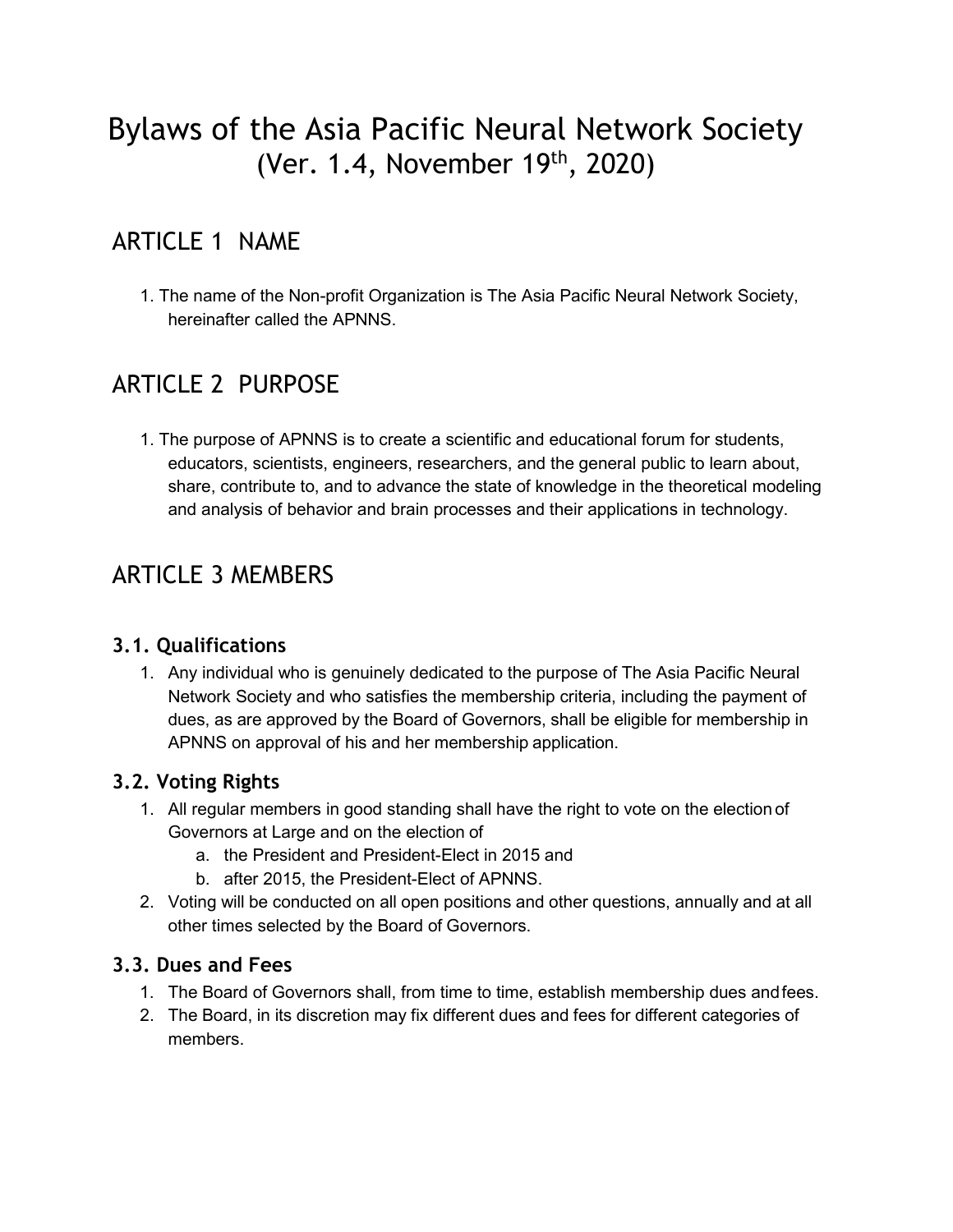## **3.4. Term**

- 1. Membership shall be for such terms and shall expire as determined by the Board of Governors. Those members who have paid the required dues and/or fees in accordance with these Bylaws and who are not suspended shall be members in good standing. A membership shall terminate upon any of the following events:
	- a. resignation;
	- b. expiration of the period of membership;
	- c. failure of a member to pay dues or fees; and
	- d. expulsion.
- 2. A member may be expelled from membership or be suspended for willful nonpayment of financial obligations to APNNS, or for failure to observe the rules and regulations of APNNS, or for conduct which is seriously detrimental to the best interests of APNNS or other members of APNNS. The Board of Governors shall establish procedures for the expulsion and suspension of members.

# **3.5. Grades**

There are four basic grades for regular membership: Honorary, Fellow, Senior Member, and Member (to be specified later in an attached document). The Board of Governors shall establish procedures for these grades of regular membership.

- 1. Regular Member
	- a. The grade of Regular Member is limited to those who have satisfied APNNS-specified educational requirements and/or who havedemonstrated professional competence in APNNS-designated fields of interest. For admission or transfer to the grade of Member, a candidate shall be either:
		- i. An individual who shall have received a three-to-five year university-level or higher degree
			- 1. from an accredited institution or program and
			- 2. in an APNNS-designated field; or
		- ii. An individual who shall have received a three-to-five year university-level or higher degree from an accredited institution or program and who has at least three years of professional work experience engaged in teaching, creating, developing, practicing or managing in APNNS-designated fields; or
		- iii. An individual who, through at least six years of professional work experience, has demonstrated competence in teaching, creating, developing, practicing or managing within APNNS-designatedfields.
- 2. Student Member
	- a. A Student Member must satisfy the following conditions: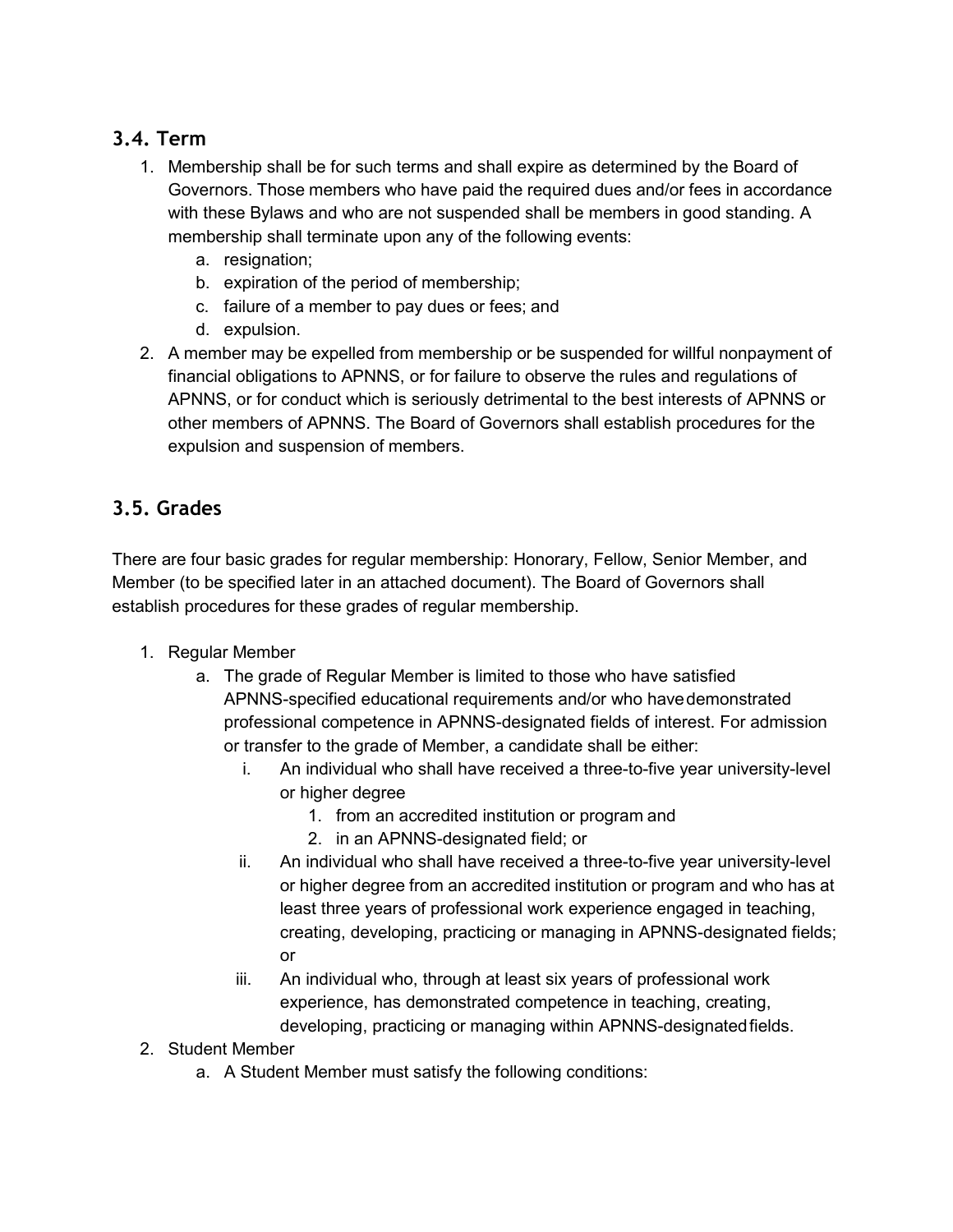- i. Carry at least 50% of a normal full-time academic programas a registered undergraduate or graduate student in a regular course of study in APNNS-designated fields; and not yet qualify for Member grade.
- ii. The total cumulative period for a member to hold the StudentMember grade shall be limited to 8 years.
- b. Student Members, upon graduation or upon reaching the 8-year limit(whichever occurs first), with at least a baccalaureate or higher degree (or its equivalent) from an accredited institution in an APNNS-designated field shall be transferred to Member grade.

#### **3.6. APNNS-designated Areas**

- 1. The APNNS-designated fields are:
	- a. Neural networks, neurosciences, cognitive science, psychology, andrelated fields;
	- b. Engineering;
	- c. Computer sciences and information technology;
	- d. Biological and medical sciences;
	- e. Mathematics;
	- f. Physical sciences;
	- g. Technical communications, education;
	- h. Management, law and policy.
- 2. Revisions to APNNS-designated fields shall be by action of the APNNS Board of Governors.

# ARTICLE 4 BOARD OF GOVERNORS

#### **4.1. Powers**

- 1. APNNS's activities shall be managed under the direction of the Board ofGovernors.
- 2. The Board of Governors may by resolution establish such committees, as in its discretion it deems necessary for effective operation of APNNS. Such resolutions shall indicate the composition, responsibility, and duration of each committee soconstituted.
- 3. Every member of the Board of Governors shall have absolute right at any reasonable time to inspect and copy all books, records, documents of every kind, and to inspect the physical properties of APNNS. Such inspection by a Governor must be made by person or by agent and the right of inspection includes the right to copy and makeextracts.

## **4.2. Qualifications**

1. No person shall be eligible to serve as Governor, President, President-Elect, or VPs of APNNS, unless such person is a member in good standing of APNNS prior to his or her election and continues to be a member in good standing during his or her term of office.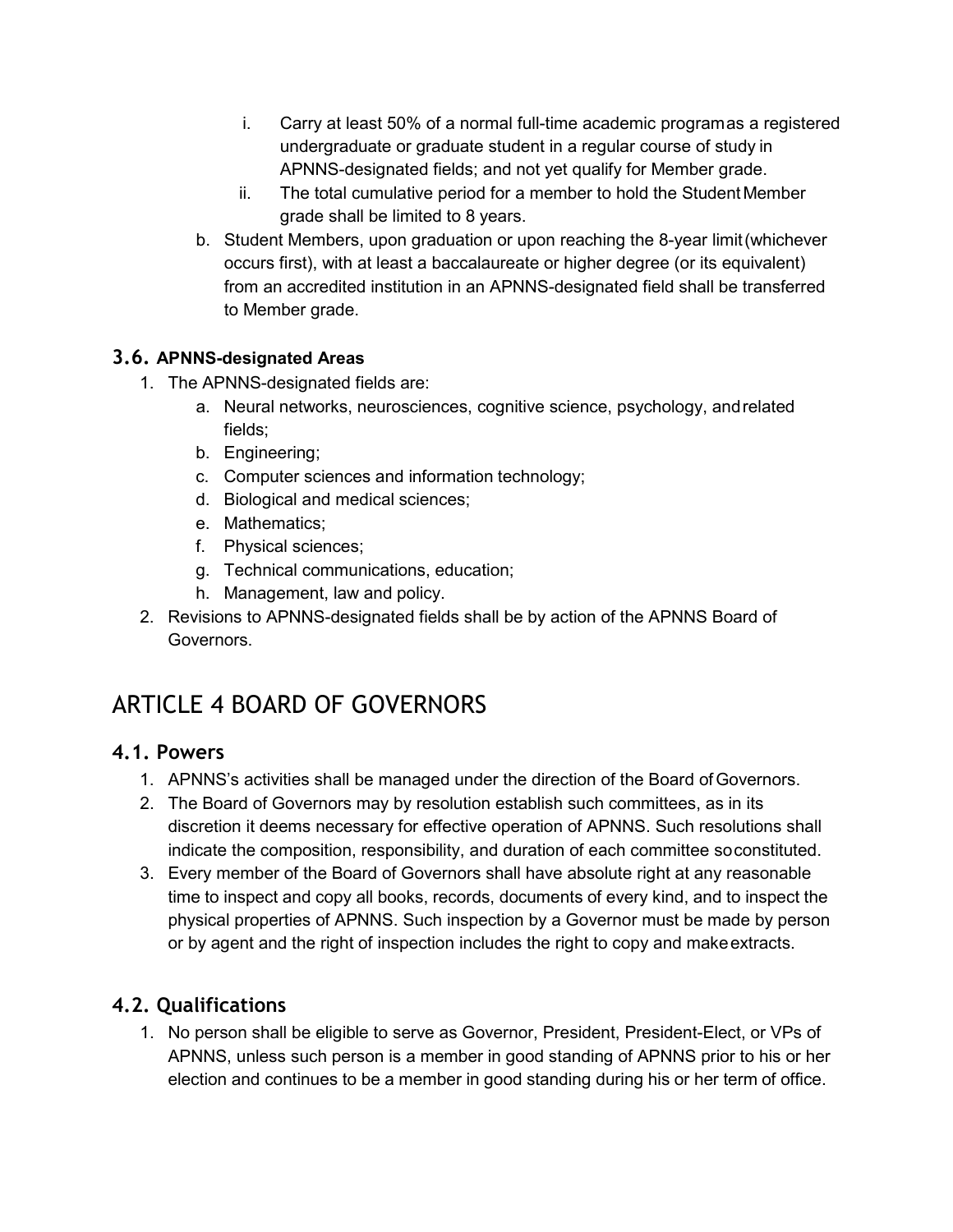## **4.3. Composition of Board of Governors**

- 1. The Board of Governors is composed of President-Elect and Governors of APNNS.
- 2. There shall be two classes of Governors: Elected Governors andCountry/Region Governors.
- 3. Elected Governors shall be elected by regular members of APNNS.
- 4. The authorized number of Elected Governors may be varied from time to time by resolution of the Board of Governors, provided that the maximum authorized number shall not be more than twelve and the maximum authorized number of Elected Governors for each country/region shall not be more than two.
- 5. In calendar year 2016, as the transient treatment for the establishment of APNNS, the authorized number of Elected Governors shall be thirteen, seven transitional Governors of which have one-year term of office in 2016 and shall be replaced by six Elected Governors who shall serve for two years from 2017.
- 6. Country/Region Governors shall be recommended by Countries/Regions-at-Large, defined as the countries/regions whose regular members are more than a certain number as specified by the Governing Board.
- 7. The authorized number of Country/Region Governors for a Country/Region-at-Large shall not be more than one.
- 8. The number of Countries/Regions-at-Large may be varied from time to time by resolution of the Board of Governors, provided that the authorized number of Elected Governors and Country/Region Governors in total shall be around twenty five.

## **4.4. Term of Office**

- 1. The term of office for Governors (Elected Governors and Country/Region Governors) is two years. The appointed officers serve at the pleasure of the Board ofGovernors.
- 2. Unless removed from office, or unless he or she ceases to meet the qualifications for serving as a Governor set forth in these Bylaws, each Elected Governor shall hold office until the expiration of the term for which elected and until his or her successor has been elected and qualified, and each Country/Region Governor shall hold office until the expiration of the term for which recommended and until his or her successor has been recommended and qualified.
- 3. Half the number of Elected Governors shall be elected each year in the election, as is necessary to maintain the staggered terms of office provided in these Bylaws.
- 4. The Country/Region Governors are recommended by each country/region everytwo years starting from 2016.
- 5. The Board of Governors shall, in connection with any election of Governors, have the authority to designate Governors for given years, being one year or shorterterms.
- 6. Governors are invited to serve a maximum of three consecutive 2-year terms,after which, the governor must sit out at least one year.
- 7. The President shall hold office for the term of two years unless earlier removed from office; and President-Elect shall hold office for the term of one year unless earlier removed from office.
- 8. On completion of the President's term of office, the President-Elect shall assume the office of President for two years.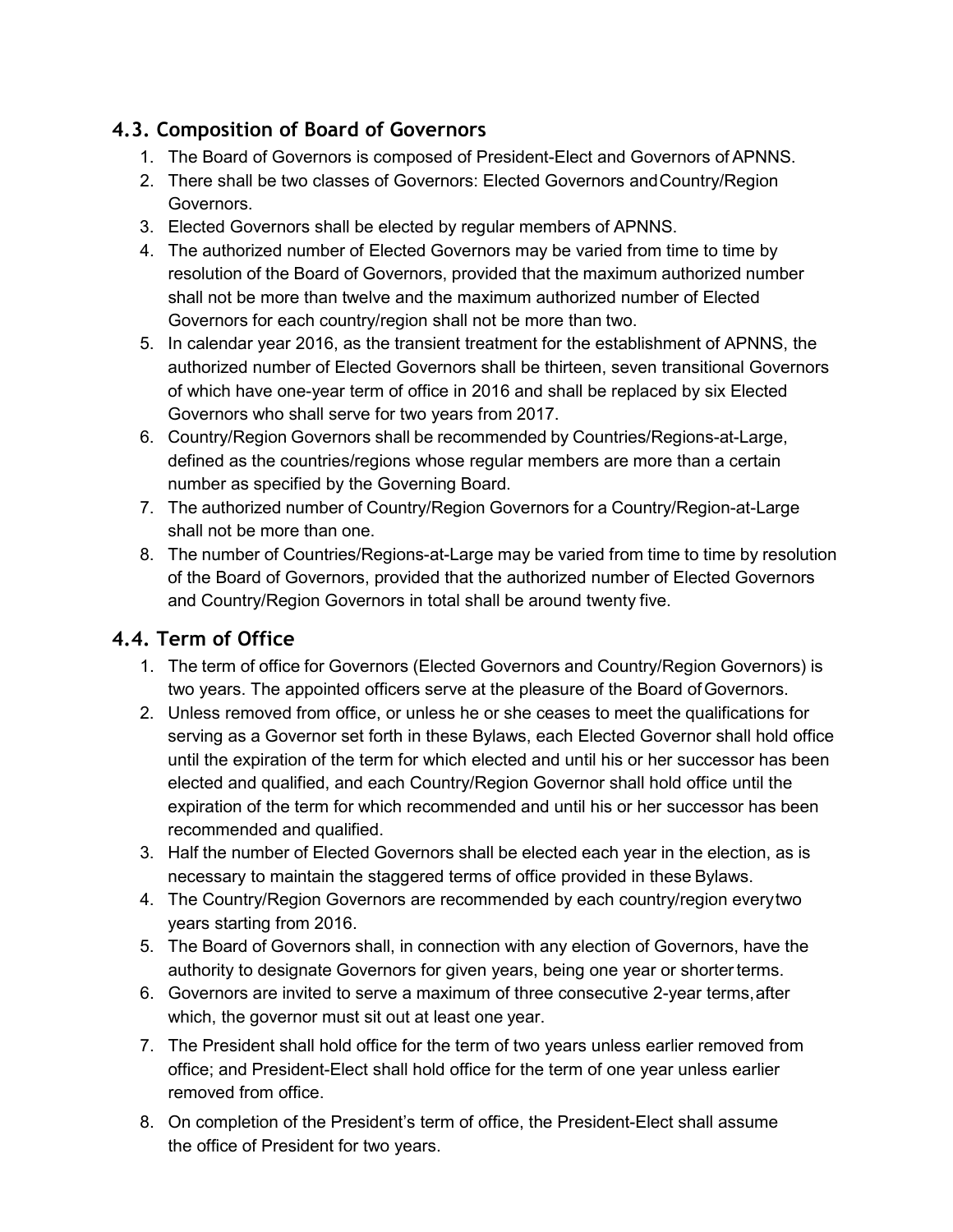### **4.5. Vacancies**

- 1. If the President is unable to serve, the President-Elect shall assume the presidency for the remainder of the term.
- 2. If the President-Elect is unable to serve, the candidate for President-Elect with the next highest number of votes in the previous election shall be elected to replace the incumbent President-Elect for the balance of the unexpired term.
- 3. A vacancy occurring among Elected Governors shall be filled by the candidate for Elected Governor with the next highest number of votes in the previous election for the balance of the unexpired term.
- 4. A vacancy occurring among Country/Region Governors shall be filled by aregular member of APNNS who shall be recommended by the country/region whose Country/Region Governor is vacant for the balance of the unexpired term.
- 5. If the vacancy is less than one year, it will not be counted as a full regular term.

## **4.6. Nomination Procedures**

- 1. Subject to any contrary provisions in these By-laws each year the Board of Governors shall appoint a Nomination Committee, which shall be composed of all GB members whose terms do not expire in the year for which the election is held.
- 2. The Nomination Committees shall nominate a number of candidates for Elected Governors, more than or equal to the number of Elected Governors to be elected.
- 3. The Nomination Committee shall nominate, every year, at least two persons for the Office of President-Elect from Governors. It shall be the responsibility of theNomination Committee to obtain the approval of each candidate for election.
- 4. The Nomination Committee shall approve its nominations by majority vote and shall forward the list to the Board of Governors for its review.
- 5. The Board of Governors may, by a one-third vote, authorize the addition of any individual name to the ballot and may, by a two-thirds vote, authorize the deletion of an individual name from the list forwarded by the Nomination Committee.
- 6. The Nomination Committee can withdraw one of its candidates after the Boardof Governors has added one or more candidates.

## **4.7. Petition**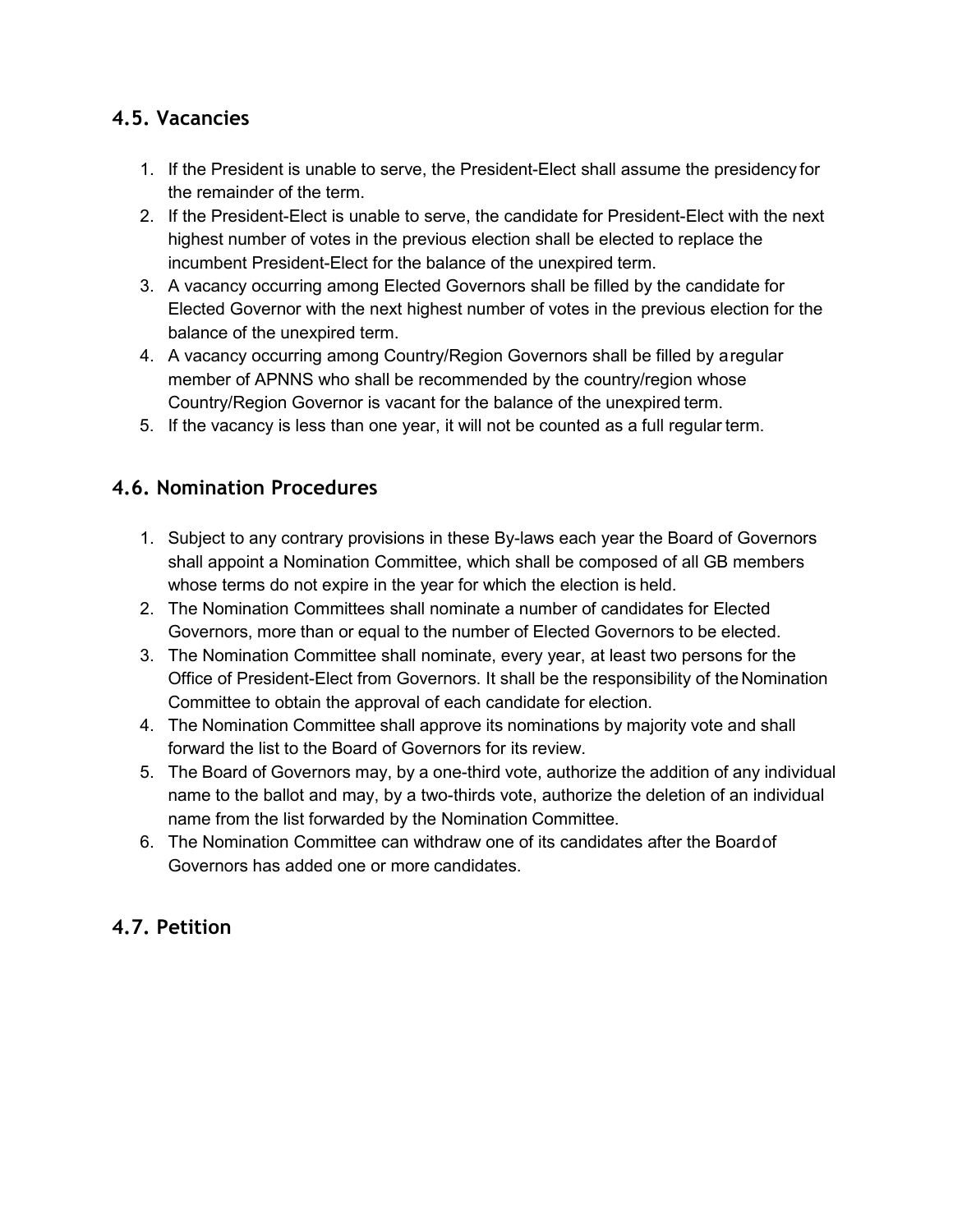1. A member in good standing who submits a nomination petition signed by at least five percent or more of the regular members of APNNS shall be listed in the election material as a candidate for Elected Governors or President-Elect as so indicated in the petition.

#### **4.8. Procedures**

- 1. The Board of Governors shall establish procedures regarding the date on which ballots for the election of Elected Governors, President and President-Elect in 2016, and thereafter, President-Elect. The members of APNNS will be informed of such ballots each year.
- 2. The Board of Governors shall formulate the election procedures that allow areasonable opportunity for each nominee for election as Elected Governors or President-Elect to communicate to members about the nominee's qualifications and the reason for the nominee's candidacy, a reasonable opportunity for a nominee to solicit votes and a reasonable opportunity for all regular members to choose among the nominees.

### **4.9. Votes Required**

- 1. One regular member has one vote, while no student member has any vote.
- 2. Those eligible candidates for Elected Governors who receive the highest number of votes, up to the number of Elected Governors to be elected, shall be elected as Elected Governors of APNNS.
- 3. In 2016, the eligible candidates for the Office of President and President-Elect who receive the highest and the next highest numbers of votes for such office shall be elected as President and President-Elect, respectively. Thereafter, the eligible candidate for the Office of President-Elect who receives the highest number of votes for such office shall be elected as President-Elect of APNNS.
- 4. Any incumbent Elected Governor with a remaining term of office, who is elected to the Office of President or President-Elect, shall be automatically deemed to have resigned his or her seat as an Elected Governor, effective immediately upon his or her election as President or President-Elect. In the event that a vacancy in the Board of Governors arises due to an incumbent Elected Governor being elected as President or President-Elect of APNNS, then that candidate for the office of Elected Governor who, in the election at which such an incumbent was elected as President of President-Elect, received the highest number of votes of any candidates for the office of Elected Governor who has not been elected to the Board (the first runner-up) shall thereupon be elected to the Board of Governors to replace such an incumbent for the then remaining term of office as Elected Governor.
- 5. If two incumbent Elected Governors with remaining terms are elected as President and President-Elect, then the first runner-up shall thereupon be elected to the Board of Governors as Elected Governor to replace that incumbent who had the longer remaining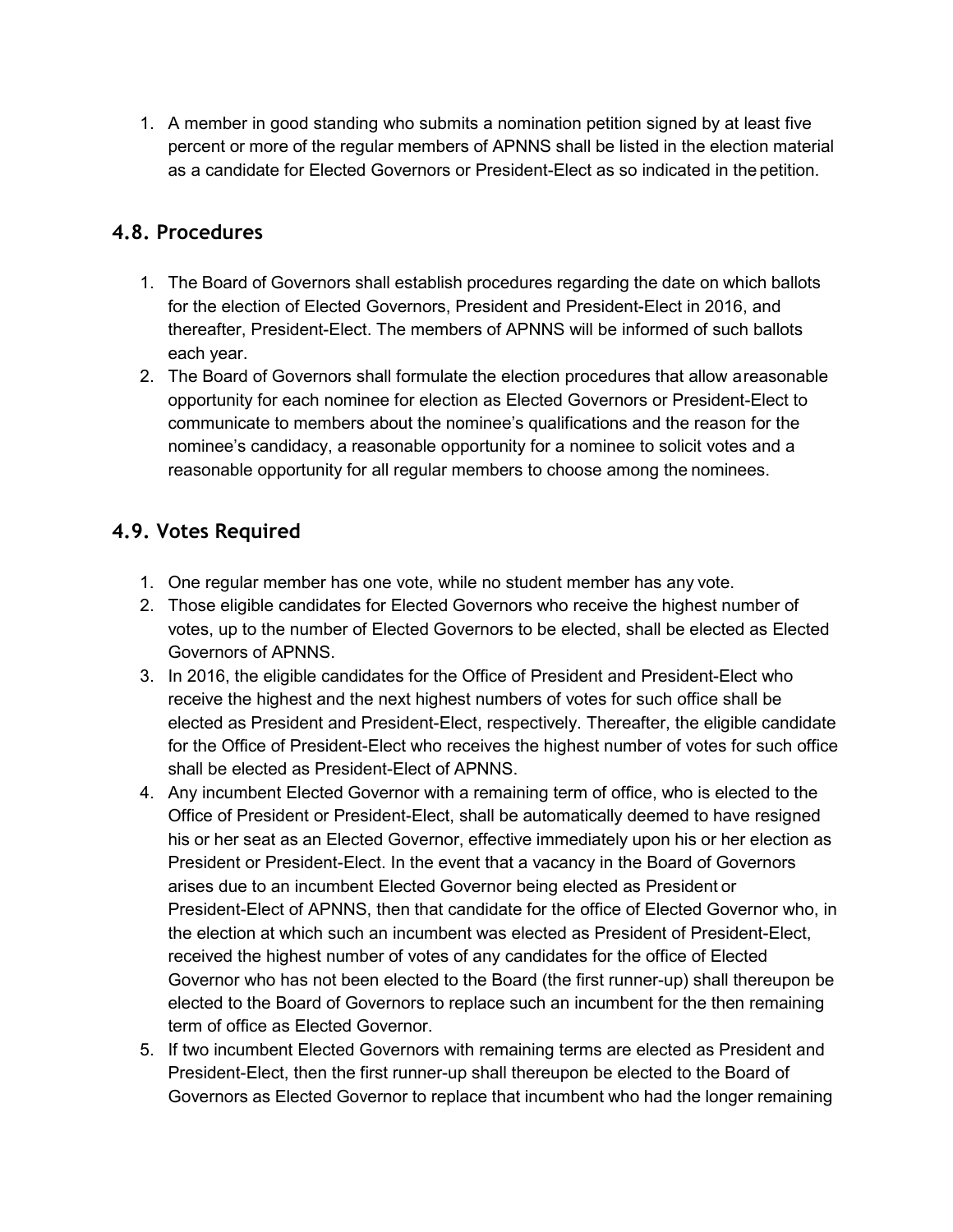term of office; and the candidate for election as Elected Governor who has received the next highest number of votes to the first runner-up in such an election shall be elected to replace such other incumbent for his or her remaining term of office for Elected Governor.

6. The candidate who receives the highest vote will be elected as the President-Elect. In the case that there are more than one candidate who receives the highest vote, the Governing Board members will elect the President-Elect from the candidates with the highest vote. If there are still more than one candidate who receives the highest vote, the President will make the final decision.

## **4.10. Resignation and Removal**

- 1. Any Elected Governor, Country/Region Governor, President and President-Elect of APNNS may resign effective upon giving written notice to the VP of Administration of the Board of Governors of APNNS, unless the notice specifies a later time for the effectiveness of such resignation.
- 2. The Board of Governors may declare vacant the office of an Elected Governor or Country/Region Governor or President or President-Elect who is unable to continuein office or who has failed to attend two (2) consecutive meetings of the Board of Governors, without a reasonable justification.

# ARTICLE 5 EXECUTIVE COMMITTEE

- 1. APNNS Executive committee members shall be the President, the President-Elect, the immediate Past-President, the Vice Presidents as specified in the Bylaws, VP of Administration, VP of Membership, VP of Finance, and VP of Conference.
- 2. The Vice Presidents, who has a one-year term of office, shall be appointed bythe President from the Elected Governors and the Country/Region Governors.
- 3. The Vice Presidents shall not serve more than six consecutive 1-year terms.

# ARTICLE 6 MEETINGS OF MEMBERS

#### **6.1. Regular Meeting of Members**

- 1. APNNS must hold a regular meeting within twelve months of the date of the adoption of this constitution.
- 2. A regular meeting of members must be held in each subsequent year and not morethan fifteen months may elapse between successive annual meetings.
- 3. A regular meeting of members can be organized during annual academic workshop/ conference/ seminar/ symposium organized regularly by APNNS. (e.g., during ICONIP).
- 4. All general meetings other than regular meeting shall be cited special general meeting.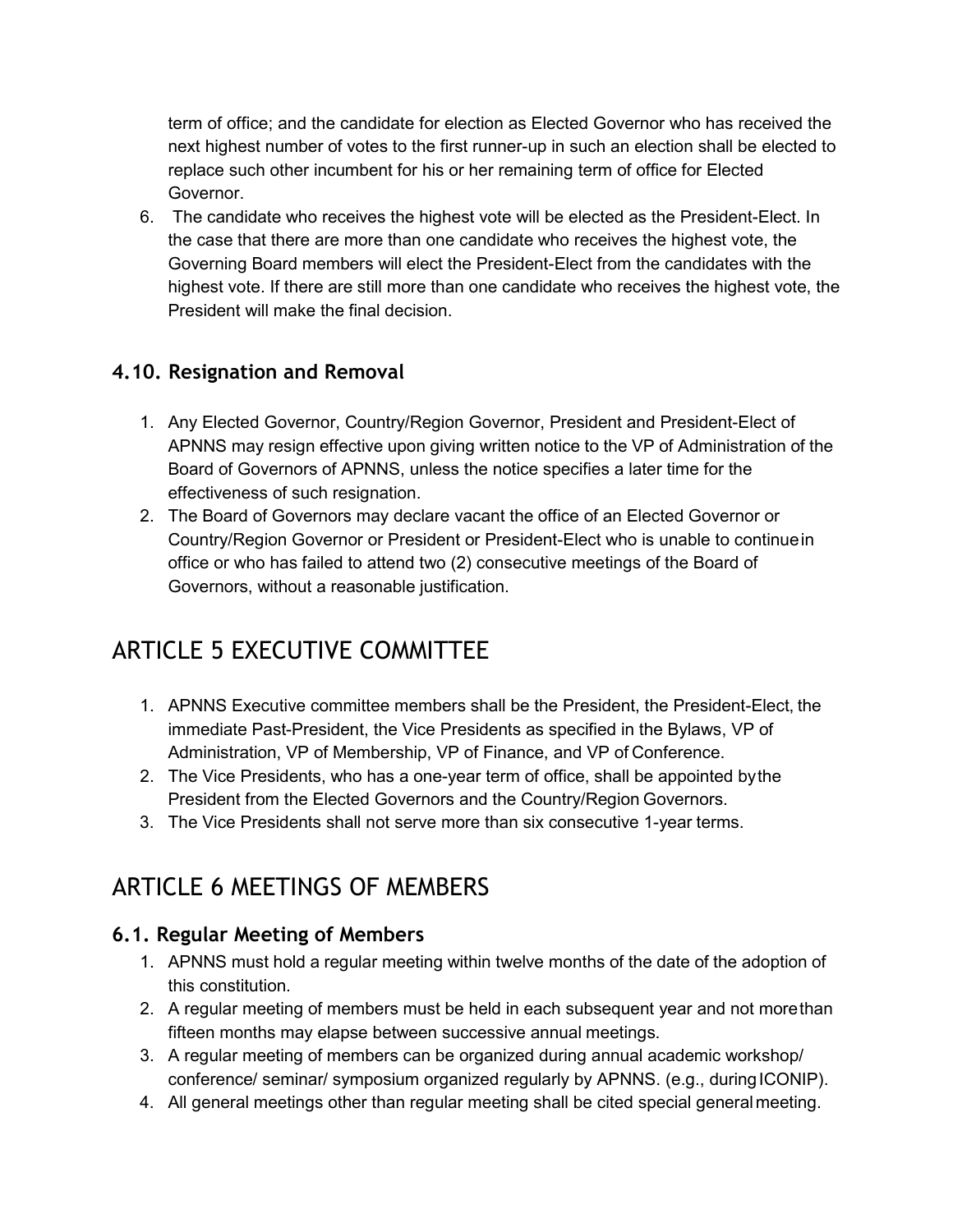- 5. The Executive Committee may call a special general meeting at any time.
- 6. The Executive Committee must call a special general meeting if requested to do so in writing by at least ten members or one tenth of the membership, whichever is the greater. The request must state the nature of the business that is to be discussed. If the Executive Committee fails to hold the meeting within twenty eight days of the request, the members may proceed to call a special general meeting in doing so they must comply with the provisions of this constitution.

#### **6.2. Notice of the meeting:**

- 1. The minimum period of notice required holding any general meeting of the society is fourteen clear days from the date on which the notice is deemed to have been given.
- 2. A general meeting may be called by shorter notice, if it is so agreed by all the members to attend and vote.
- 3. The notice must specify the date and place of the meeting and the general nature of the business to be transacted. If the meeting is to be annual general meeting, the notice must say so.

#### **6.3. Quorum:**

- 1. No business shall be transacted at any general meeting unless a quorum ispresent.
- 2. A quorum is:
	- a. 10 members entitled to vote upon the business to be conducted at themeeting;  $\alpha$ r
	- b. One tenth of the total membership at the time, whichever is greater.
- 3. If:
- a. A quorum is not present within half an hour from the time appointed for the meeting; Or
- b. During a meeting a quorum ceases to be present,

The meeting shall be adjourned to such time and place, as the Executive Committee shall determine.

- 4. The Executive Committee must reconvene the meeting and must give at leastseven clear days' notice of the reconvened meeting stating the date, time and place of the meeting.
- 5. If no quorum is present at the reconvened meeting within fifteen minutes of the time specified for the start of the meeting the members present at that time should constitute the quorum for the meeting.

#### **6.4. Chair:**

- 1. The person who has been elected as Chair shall chair general meeting.
- 2. If there is no such person or he or she is not present within fifteen minute of the time appointed for the meeting, a member of the Executive Committee/the Governing Board nominated by the Executive Committee/the Governing Board shall chair the meeting.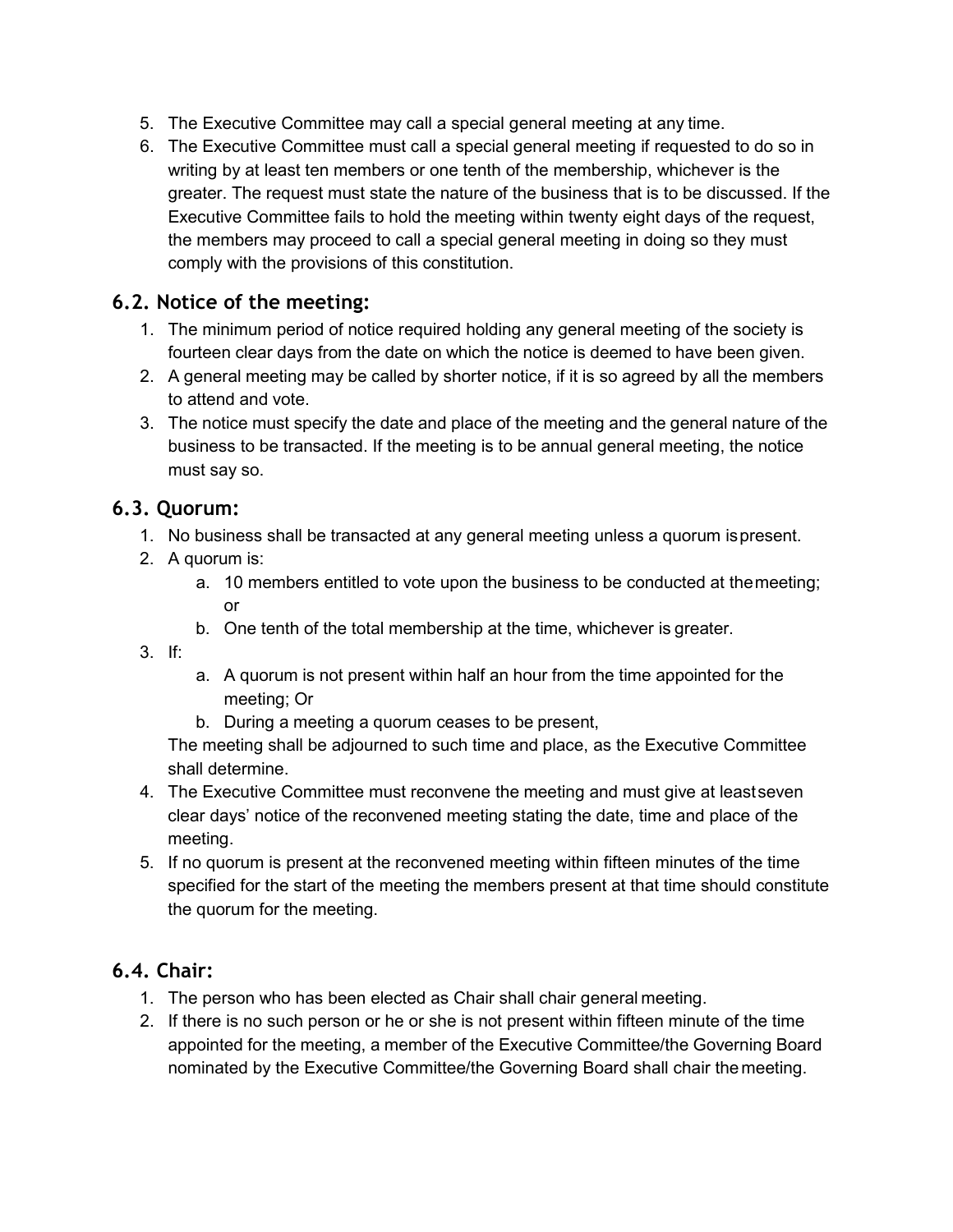- 3. If there is only one member of the Executive Committee/the Governing Board is present and willing to chair the meeting within fifteen minutes after the time appointed for holding it, the member of the Executive Committee/the Governing Board shall chair themeeting.
- 4. Otherwise, the members present and entitled to vote must choose one of theirmember to chair the meeting.

### **6.5. Adjournments:**

- 1. The members present at a meeting may resolve that the meeting shall be adjourned.
- 2. The person who is chairing the meeting must decide the date time and place at which meeting is to be reconvened unless those details are specified in the resolution.
- 3. No business shall be conducted at an adjourned meeting unless it could properly have been conducted at the meeting had the adjournment not taken place.
- 4. If a meeting is adjourned by a resolution of the members for more than seven days, at least seven clear days' notice shall be given of the reconvened meeting stating thedate time and place of the meeting.

# ARTICLE 7 MEETINGS OF BOARD OF GOVERNORS

## **7.1. Regular Meetings**

- 1. Regular meetings of the Board of Governors shall be held at any time, place and date as determined by the President of APNNS.
- 2. Regular meetings of the Board may be held by telephone conference or similar communications equipment as long as all governors are invited to participate in the meeting.
- 3. All such participating Governors shall be deemed to be present in person as such meetings.
- 4. Regular meetings of the Board of Governors may be held without notice of the time and place of such meetings when fixed in advance by the Board of Governors.

# **7.1. Special Meetings**

- 1. A special meeting of the Board of Governors for any purpose may be called at anytime by the President, the President-Elect or any two Governors.
- 2. The notice of the time and place of special meetings shall be given to each Governor in person or by email, first-class mail, postage prepaid or by telephone ortelegraph.
- 3. All such notices shall be sent to the Governor's email address, physical address or telephone number shown in the records in APNNS.
- 4. Notices shall be given by personal delivery, telephone or telegraph at least 48 hours before the time set before the meeting. The notice shall state the time of themeeting, place and purpose of the meeting.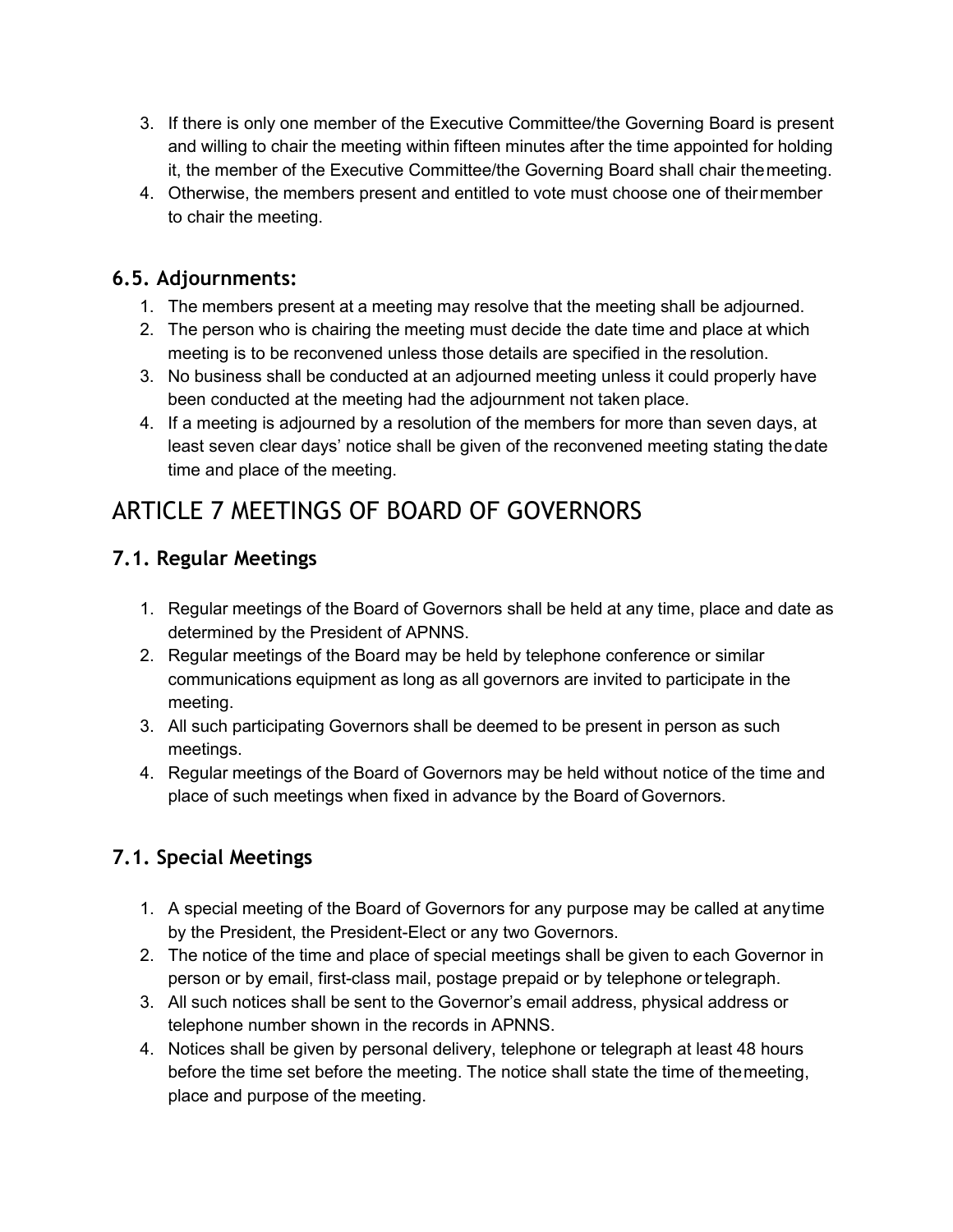## **7.2. Quorum**

- 1. A majority of the number of Governors present in person or by proxy shall constitute a quorum for the transaction of business.
- 2. Every action taken or decision made by a majority of the Board of Governors present at a duly held meeting at which quorum is present shall be the act of the Board.
- 3. A meeting at which a quorum of the Board is initially present may continue to transact business despite the withdrawal of Governors, if any action taken or decision made is approved by at least a majority of the required quorum for the meeting.

# **7.3. Waiver of Notice**

- 1. Notice of a meeting need not be given to any Governor:
	- a. who signs a waiver of notice or a consent to hold the meeting or
	- b. who votes on approval of minutes thereof whether before or after the meetingor
	- c. who attends the meeting without protesting, prior to or at its commencement, the lack of notice to such Governor.

# ARTICLE 9 FISCAL MATTERS

#### **9.1. Fiscal Year**

1. The Non-profit Organization shall operate on a calendar basis as a fiscal year unlessthe Board of Governors by resolution determines otherwise.

# ARTICLE 10 AMENDMENT OF THE BYLAWS

- 1. Any provisions of the Bylaws may be adopted, amended, or repealed providedthat any such amendment is made by the resolution passed by two-thirds of the members present and voting at a general meeting.
- 2. A regular member can propose the amendment in the Bylaws by sending a notice tothe Governing Board at least 15 days in advance.
- 3. The Governing Board may from time to time make or amend some clauses (mentioned in one of the sub clauses) of Bylaws for the conduct of their business by the approval of The Governing Board members.
- 4. The Society in general meeting has the power to alter, add to or repeal the Bylaws.
- 5. The Governing Board must adopt such means as they think sufficient to bring the amended Bylaws to the notice of members of the Society.
- 6. The Bylaws shall be binding on all members of the society. No bylaws shall be inconsistent with, or shall affect or repeal anything contained in, thisconstitution.